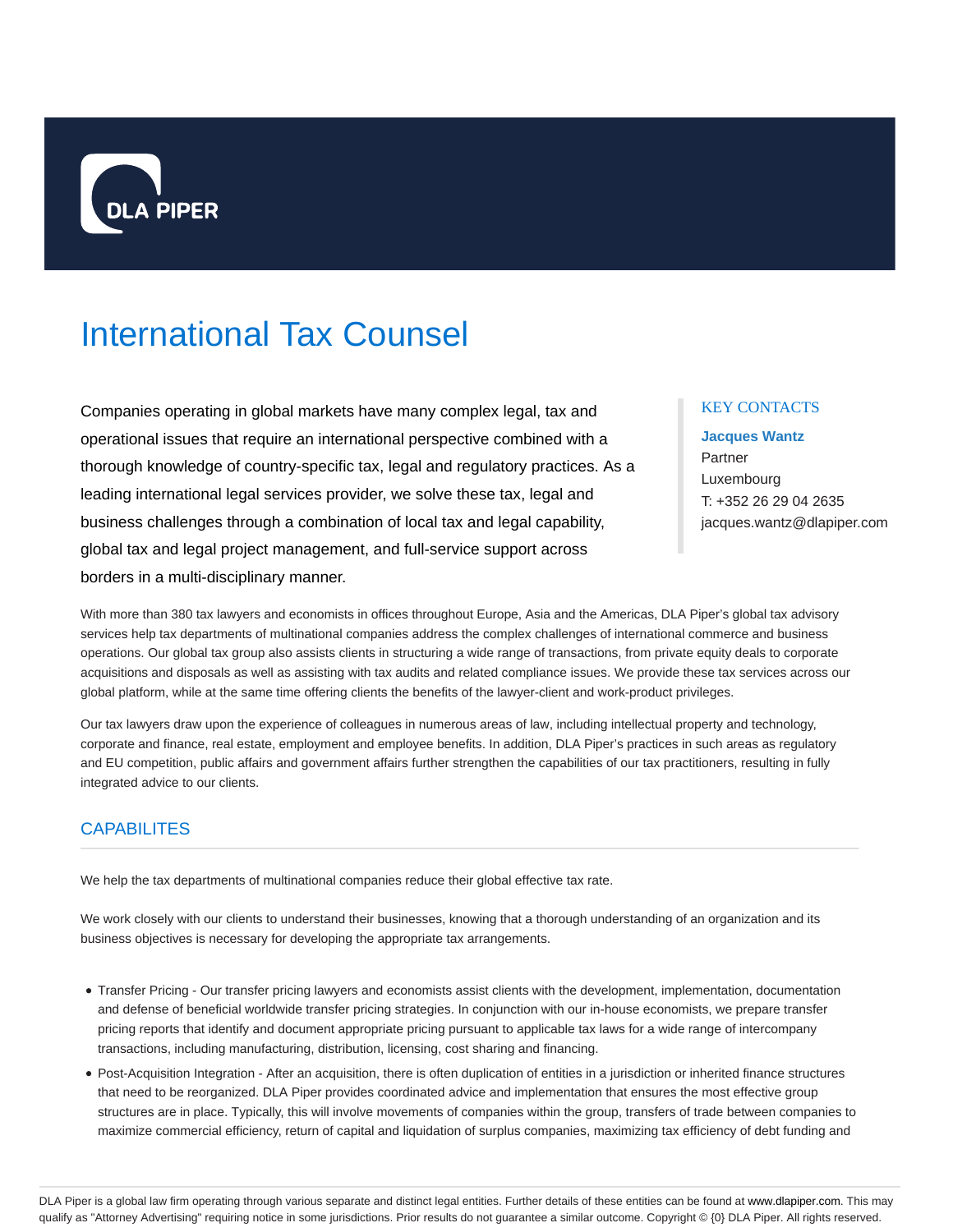effective utilization of operating losses.

- Cross-Border Licensing and Intellectual Property Management A company's intellectual property, such as patents and computer software, is a valuable asset, and the global ownership, licensing, exploitation and development of such property has significant tax consequences. Traditional rules of international taxation based on territorial concepts have become increasingly difficult to apply in this context. Our international tax professionals are on the cutting edge of transactions in this arena, regularly helping clients address the multitude of tax issues relating to intellectual property assets.
- Tax Controversy Our lawyers represent clients in disputes and refund claims concerning international transactions, transfer pricing and related tax issues, often obtaining large refunds or assessment reductions. When defending clients in tax audits, we also focus aggressively on refund opportunities, striving to obtain optimal results in contested matters. Our experience includes devising tax strategies to minimize government assessments, managing tax audits, fact finding, communicating with the government and, where necessary, litigation.
- VAT and Customs Duties The increasing globalization of business, combined with new technologies and ways of doing business, can give rise to unexpected sales tax liabilities (eg VAT in Europe and GST in Australia). Our VAT team advises clients on the incidence of VAT, planning techniques for minimizing irrecoverable input VAT, registration and compliance, negotiating successful settlements and appealing assessments, and customs duties.
- Supply Chain and Distribution Network Restructuring We have extensive experience in assisting multinational companies in supply chain management and distribution arrangements. For example, our Asia offices regularly assist multinational companies structure complex supply chain arrangements throughout the region. We also regularly assist many European and US luxury brands, software companies and medical equipment suppliers in structuring their distribution and retail operations.
- Equity Investment and Incentives Tax Services Our equity investments and incentives team has considerable experience advising on, designing and implementing all tax, corporate and commercial aspects of executive and employee incentive structures. In addition, we provide senior executives with access to equity value through innovative, tax-efficient share structures without requiring a substantial initial payment or tax charge.
- Corporate Tax Advisory Services Our corporate tax advisory work forms the core of the tax services we provide, both within the United States and internationally. Our lawyers regularly help clients structure their international operations to lower their worldwide effective tax rate. Our lawyers also deal with all aspects of corporate and commercial taxes representing public and private companies, both buyers and sellers, in international mergers and acquisitions around the world. We know how to structure mergers, acquisitions, takeovers, reorganizations, and other corporate transactions, which very often are tax driven, and work to reduce tax both on the transaction itself and going forward. We help clients integrate acquired businesses in a tax-effective manner and also advise on the tax implications of structured finance, leasing, and collective investment arrangements.

# **EXPERIENCE**

- Represented a global leader in water, hygiene and energy technologies and services in a global restructuring that involved the transfer of 300 legal entities from 90 countries into a complex Dutch and Luxembourg holding company tax structure
- Representing one of the fastest growing cybersecurity companies in the design and implementation of an international structuring project involving 15 countries
- Represented a leading networking infrastructure company in its global restructuring involving nearly every European jurisdiction and including a Dutch Advanced Pricing Agreement (APA) that achieved unprecedented results
- Advising a leading developer, marketer and distributor of branded performance apparel on global transfer pricing, international tax and IP restructuring issues
- Secured significant results for one of the largest toy and game companies: defended its international business operating structure from challenges by the IRS, and converted Asian sales affiliates to limited risk distributors

## INSIGHTS

# **Publications**

**Brazil sets forth conditions for tax settlements in goodwill disputes: multinationals take note**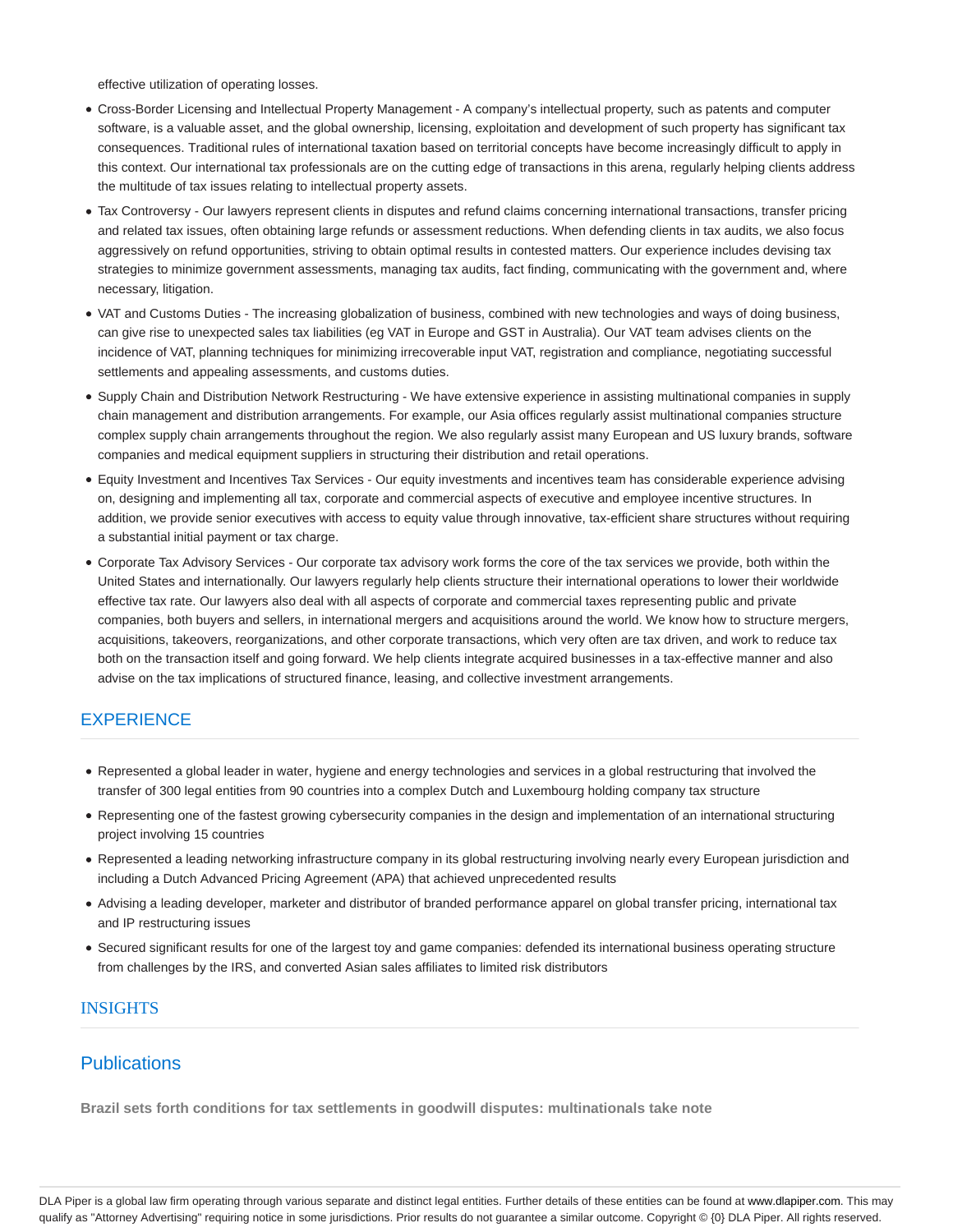**OECD releases draft Model Rules on Scope of Amount A under Pillar 1**

5 April 2022 Comments on the draft rules are due on April 18, 2022.

**Implications of recent Treasury Green Book tax proposals**

29 March 2022 Taken together, the Treasury Department concludes that the proposals would raise more than \$2.5 trillion over the ten-year budget cycle.

**OECD releases commentary on the Pillar Two GloBE Rules – observations on selected topics**

17 March 2022 A look at six topics found in the commentary which have particular relevance for multinational companies and other stakeholders.

**OECD makes progress on Pillar 1 – release of draft Sourcing and Nexus Rules of Amount A**

7 February 2022 Comments are due February 18, 2022.

**UAE introduces federal corporate income tax from June 2023**

31 January 2022 Details of the contours of the UAE's regime.

**EU Directive ATAD 3 proposes new minimum substance rules against the use of shell companies**

4 January 2022

The Directive introduces reporting requirements for EU tax-resident companies – irrespective of their legal form – with certain mobile and passive income streams and inadequate operational substance.

**Following suit, European Commission publishes draft EU Directive to swiftly implement OECD 15 percent global minimum tax**

23 December 2021

The proposal delivers on the EU's pledge to ensure swift and harmonized implementation of the historic international agreement on global tax reform.

**OECD issues detailed rules to implement global minimum tax: a look at the 10 chapters**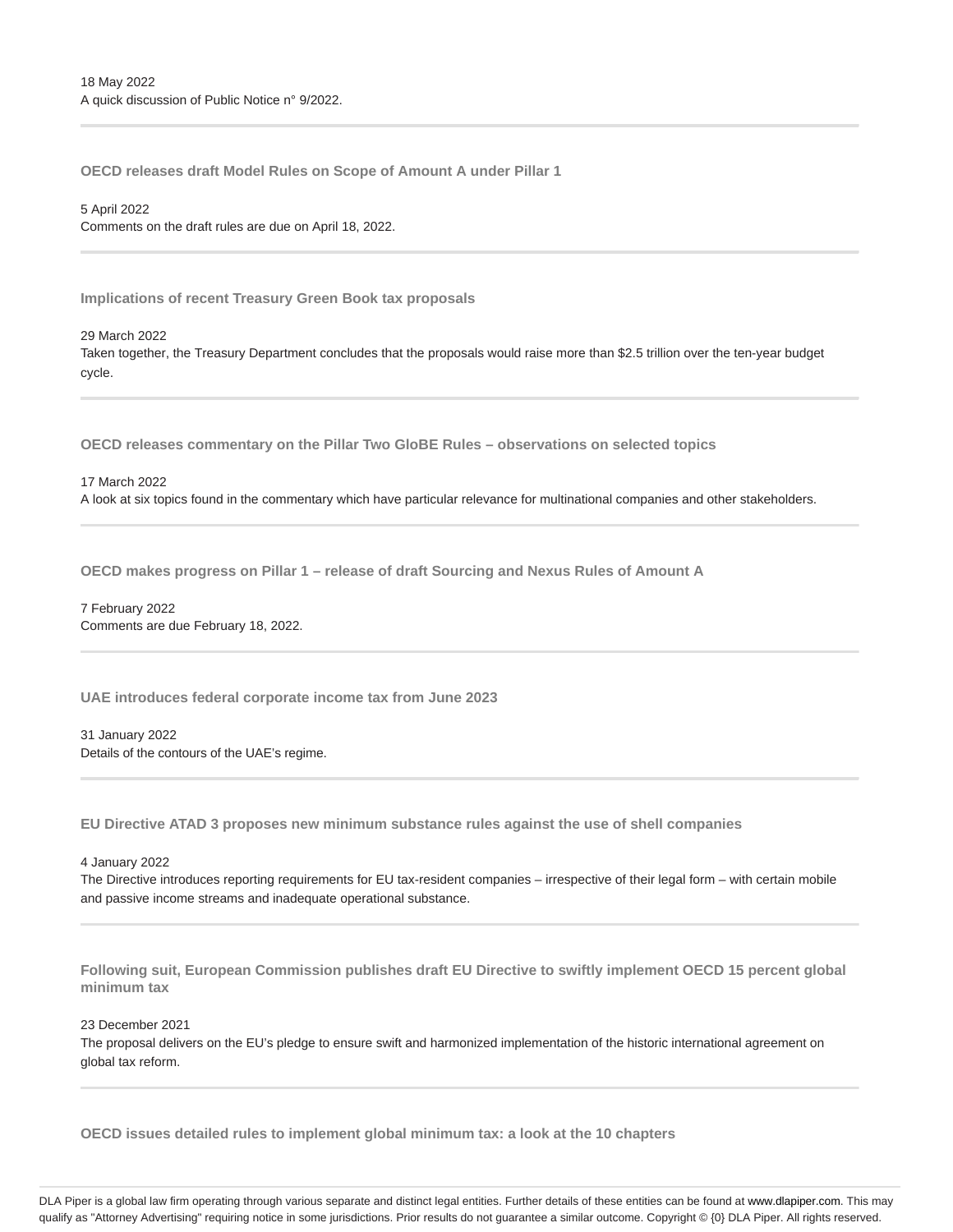21 December 2021

The guidelines provide a detailed description of the rules that the jurisdictions under the Inclusive Framework are to implement in their local legislation.

**OECD announces global deal on international tax reform with its Two-Pillar solution**

#### 11 October 2021

In addition, the OECD sets out a detailed implementation timeline aiming to have parts of the plan ratified in 2022 and effective as early as 2023.

**House tax proposal: significant statutory changes include raising corporate rate, overhauling international taxation system**

#### 21 September 2021

While the Senate is likely to cut back on some of the proposals, tax increases for business and individuals are expected to be enacted by Thanksgiving.

**LatAm: Tax authorities address negative effects of the pandemic on national coffers**

#### 12 August 2021

The tax authorities' revenue-generating approaches vary from incentives to additional taxation.

**Mexico: Understanding SAT's "benchmark" disclosure of effective income tax rates**

#### 14 July 2021

The effective tax rates are not binding, but it is expected that the SAT will use the rates as a reference to identify taxpayers for audits.

**Biden's FY 2022 budget and Treasury Green Book – additional details on international tax proposals**

#### 2 June 2021

Fleshing out revenue proposals in the White House's American Jobs Plan and American Families Plan.

**Canadian international tax update: New interest deductibility restrictions and anti-hybrid rules**

#### 3 May 2020

The Canadian federal budget tabled on April 19, 2021 proposes significant new interest deductibility restrictions and anti-hybrid mismatch arrangement rules.

**Managing Mexican mandatory disclosure rules**

#### 8 April 2021

A review of new obligations for taxpayers and advisors under Mexico's mandatory disclosure rules.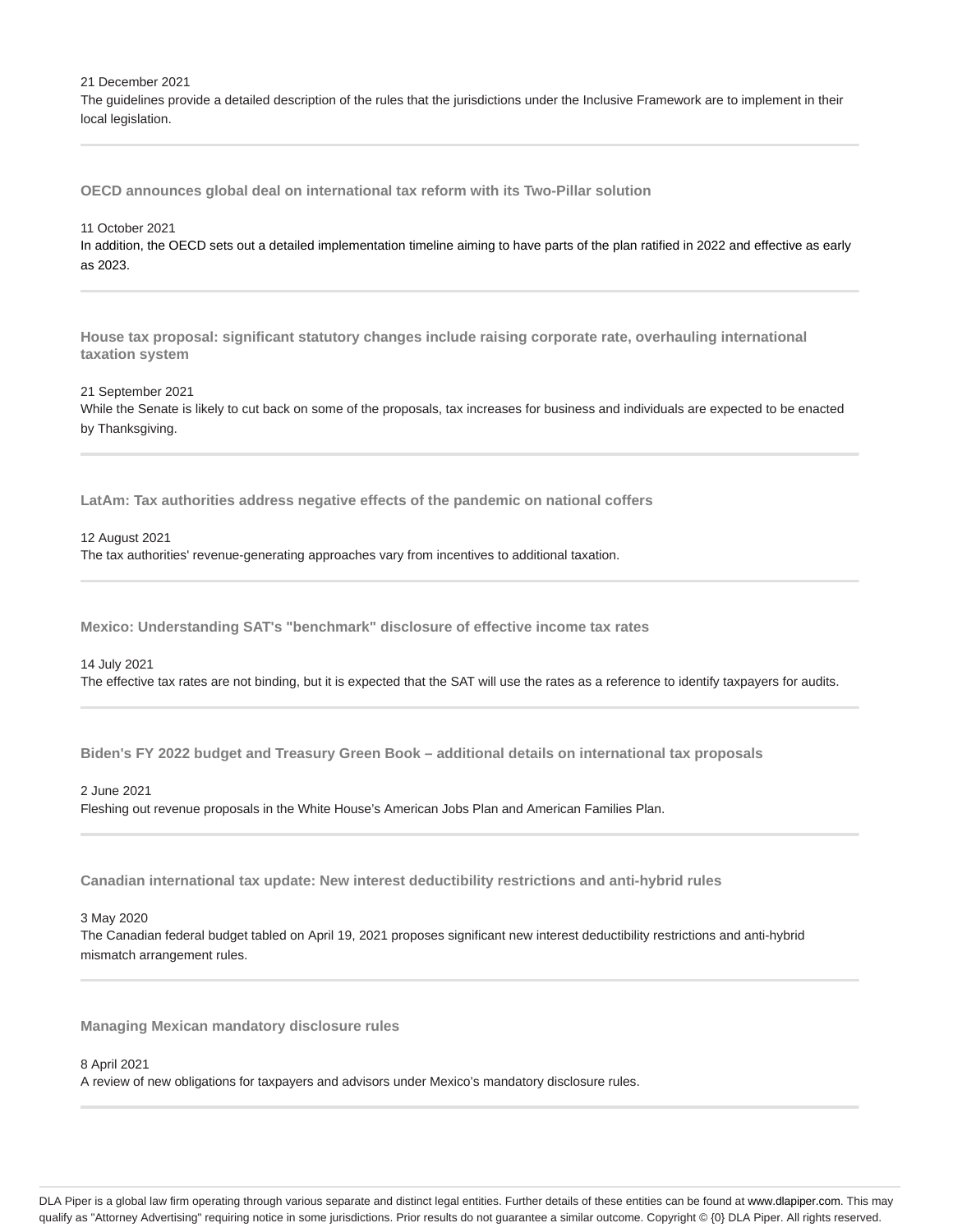**The Netherlands initiates public consultation procedure addressing transfer pricing mismatches**

9 March 2021

Aiming to avoid non-taxation due to international transfer pricing mismatches.

**Country-specific guidance on the transfer pricing implications of the COVID-19 pandemic**

4 March 2021

Businesses may wish to consider the guidance from several countries on the appropriate transfer pricing treatment for governmental subsidies related to the COVID-19 pandemic.

**Announced, proposed and implemented: Developments in Digital Services Tax in key European jurisdictions**

9 February 2021 While the OECD and G20 work toward a global agreement on digital services taxes, some European countries have forged ahead on their own.

**Announced, proposed and implemented: Key features of France's DST**

9 February 2021 The French definition of "taxable service" under the DST differs from the definition of "taxable services" as used for VAT purposes.

**Announced, proposed and implemented: Key features of Italy's DST**

9 February 2021 The Italian DST applies only to revenues deriving from the provision of tax-relevant digital services linked to Italian-located users.

**Announced, proposed and implemented: Key features of Spain's DST**

9 February 2021

The annual worldwide revenue threshold is not limited to revenues generated by the provision of digital services, meaning that non-tech businesses may also need to comply.

**Announced, proposed and implemented: Key features of the United Kingdom's DST**

9 February 2021

The UK's DST is intended to be an interim measure pending a long-term global solution to the tax challenges arising from digitalization.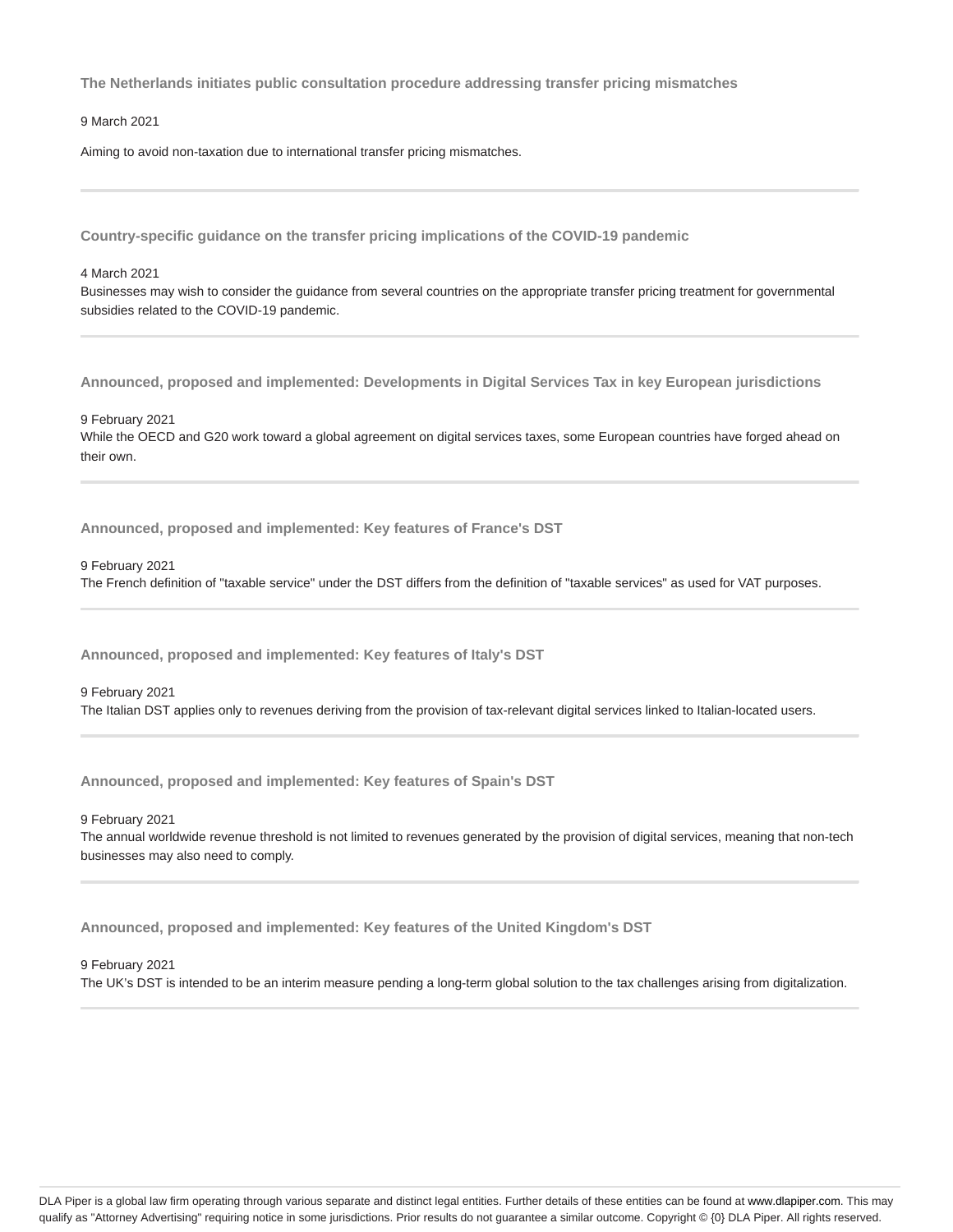**Saudi Arabia extends tax amnesty scheme enabling international groups to regularize historic tax exposure**

1 February 2021

An increasing number of international taxpayers are using the KSA scheme.

**Understanding the OECD's guidance on the transfer pricing implications of the COVID-19 pandemic**

5 January 2021 A practical look at the new OECD guidance.

**German implementation of EU Mandatory Disclosure Rules (DAC6)**

10 November 2020 With the Act on the Introduction of an Obligation to Notify Cross-border Tax Arrangements of 21 December 2019, DAC6 was transposed into national law.

**Oman introduces VAT: A law firm's perspective**

22 October 2020

Prudent businesses operating in Oman are already planning for the implementation of Omani VAT and have started reviewing their legal arrangements and contracts.

**Spanish case law sets forth that compensation for the termination of senior managers can be tax exempt**

24 September 2020

Two recent decisions of the Spanish Supreme Court, have determined that, in case of unilateral termination by the company of senior management contracts, seven days' salary per year of service up to six monthly salary payments, qualifies as mandatory compensation, and is exempt from Personal Income Tax with a maximum of EUR180,000.

**UAE overhauls Economic Substance Regulations**

3 September 2020 The first ESR Report filing deadline is December 31, 2020.

**Termination Payments: PENP Draft Legislation published**

#### 27 July 2020

On 21 July 2020, the UK Government published a policy paper and draft clauses for inclusion in the next Finance Bill (2020/2021) which provide an alternative post-employment notice pay (PENP) calculation in certain circumstances and make amendments to the UK tax treatment of PENP for non-UK residents.

**UK tax amortisation of IP**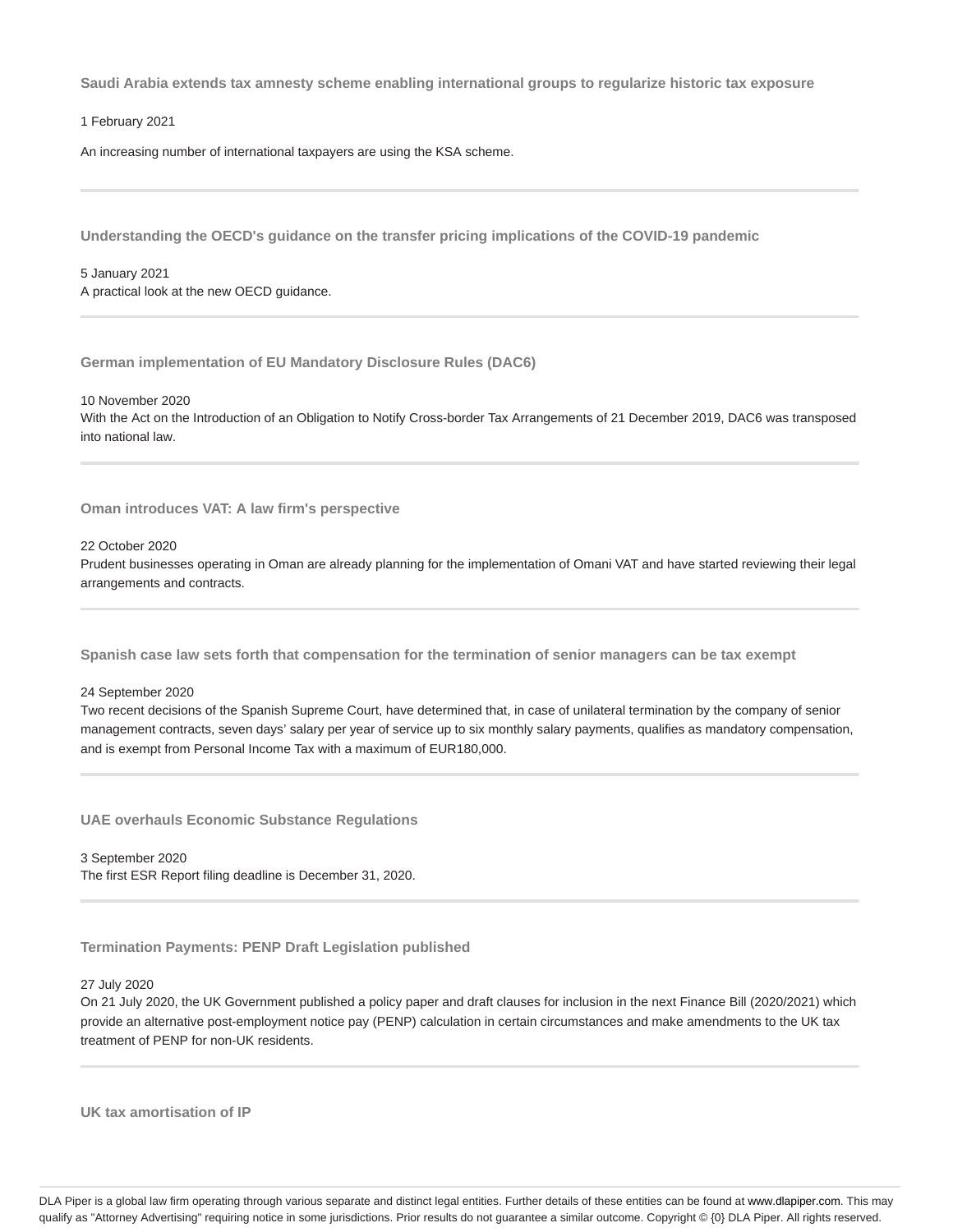#### 27 July 2020

The UK does not, at present, permit tax amortisation of 'old' (i.e. pre-April 2002) IP assets. The UK Government proposes to remove this restriction in relation to IP transferred within a group to a UK company after 1 July 2020. This change may be of material benefit to some groups considering an IP transfer to the UK.

**Update: The meaning of a "fixed establishment"**

15 July 2020

- Dong Yang Electronics Sp. z o.o. (Case C-547/18) Supplies held to have been made to the overseas parent and not its local subsidiary
- Titanium Ltd (C-931/19) CJEU referral Can a fixed establishment exist without human or technical resources if none are needed?

**Key UK tax issues in distressed corporate M&A**

#### 14 July 2020

This article provides insight into the tax aspects of UK distressed M&A transactions. The focus here is on trading businesses (as opposed to investment businesses, where many of the of the issues will be different, especially real estate investment).

**Spanish Constitutional Court overturns Corporate Income Tax advanced payment regime for large taxpayers**

## 13 July 2020

On 1 July 2020 the Spanish Constitutional Court ruled that the advance payment regime established for large taxpayers approved by Royal Decree 2/2016 of 30 September, is unconstitutional and, therefore, null and void, because it violates the limits of the power to legislate through Royal Decree.

**International tax and withholding considerations for US companies and their directors**

## 19 MAY 2015

Multinationals commonly elect boards with international representation; it is also common to convene board meetings outside the US. US companies that do either − or both − of these things must be mindful of any resulting US or foreign tax implications

**IRS releases long-awaited draft FFI Agreement and previews updates to FATCA regulations**

5 NOV 2013

**US DOJ and Swiss Government Announce New Voluntary Disclosure Program for Swiss Banks**

4 OCT 2013

A first of its kind program enabling eligible Swiss banks to address and resolve their status re the DOJ's ongoing enforcement investigations

**IRS opens online FATCA registration system: financial institutions may now sign in**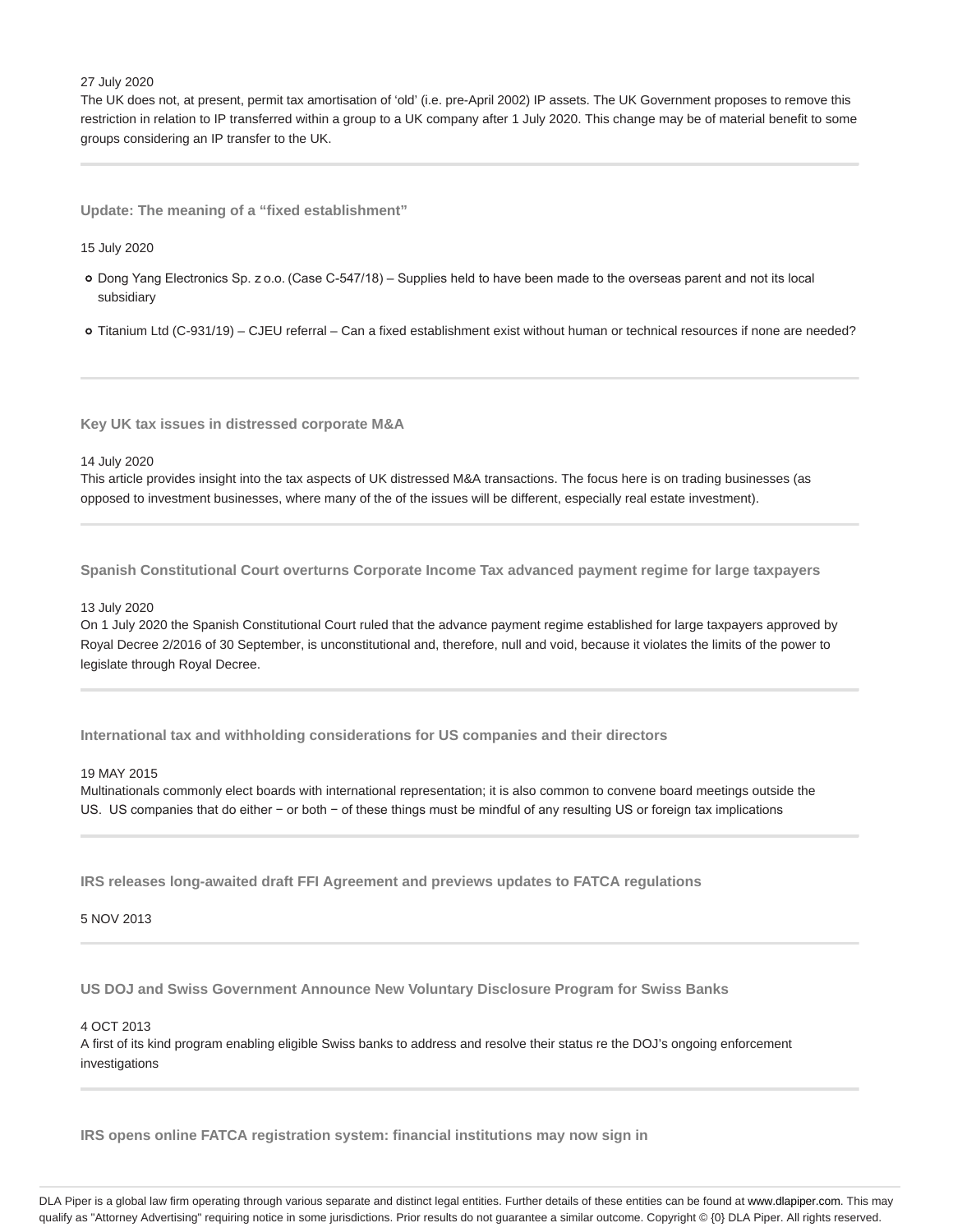**OECD releases "BEPS" Action Plan – a sweeping international tax effort to combat base erosion and profit shifting**

30 JUL 2013

**IRS announces six-month delay in FATCA implementation**

12 JUL 2013

**The Eurozone crisis - what are the tax and transfer pricing risks?**

#### 25 FEB 2013

Many companies are struggling to understand the effect the crisis may have on contracts whose payments are euro-denominated

**The final FATCA Regulations: highlights**

29 JAN 2013

**The IRS Continues to Focus on Stopping Offshore Tax Evasion and Ensuring Tax Compliance**

2 Jul 2012

The IRS continues to make strong progress in its international compliance efforts

**Treasury finalizes controversial nonresident alien US bank deposit reporting regulations**

#### 30 Apr 2012

**Supply chain planning in the post-BEPS era: five questions for MNEs**

22 JUL 2015

After BEPS actions are incorporated into OECD documents and local legislation, tax planning opportunities will still exist, but realizing the benefits of tax planning will require a greater emphasis on economic substance. One often-overlooked area of opportunity is tax-efficient supply chain planning.

# Events

# Previous